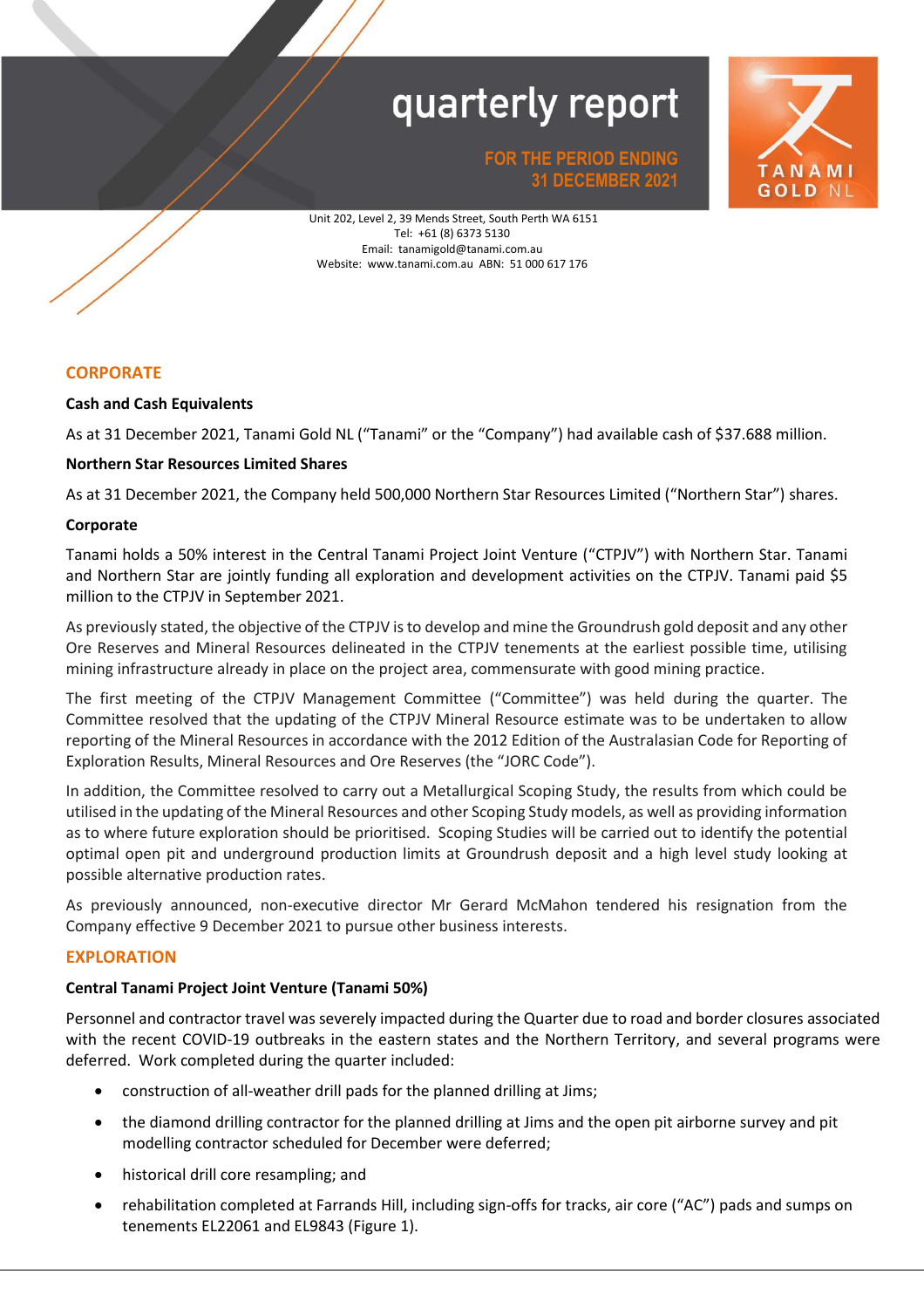#### **FOR THE PERIOD ENDING 31 DECEMBER 2021**



**Figure 1: EL22061 Farrands Hill Rehabilitation**

#### **Drilling**

#### *Jims*

During the quarter, a diamond drilling contractor was engaged to complete the proposed resource definition drilling program at Jims. All weather drill pads were constructed and tracks prepared during the quarter.

Road and border closures due to the COVID-19 outbreak, and the onset of seasonal rains, prevented exploration activity in December. The Jims drill program has been deferred until early 2022, depending on the re-opening of State borders and roads.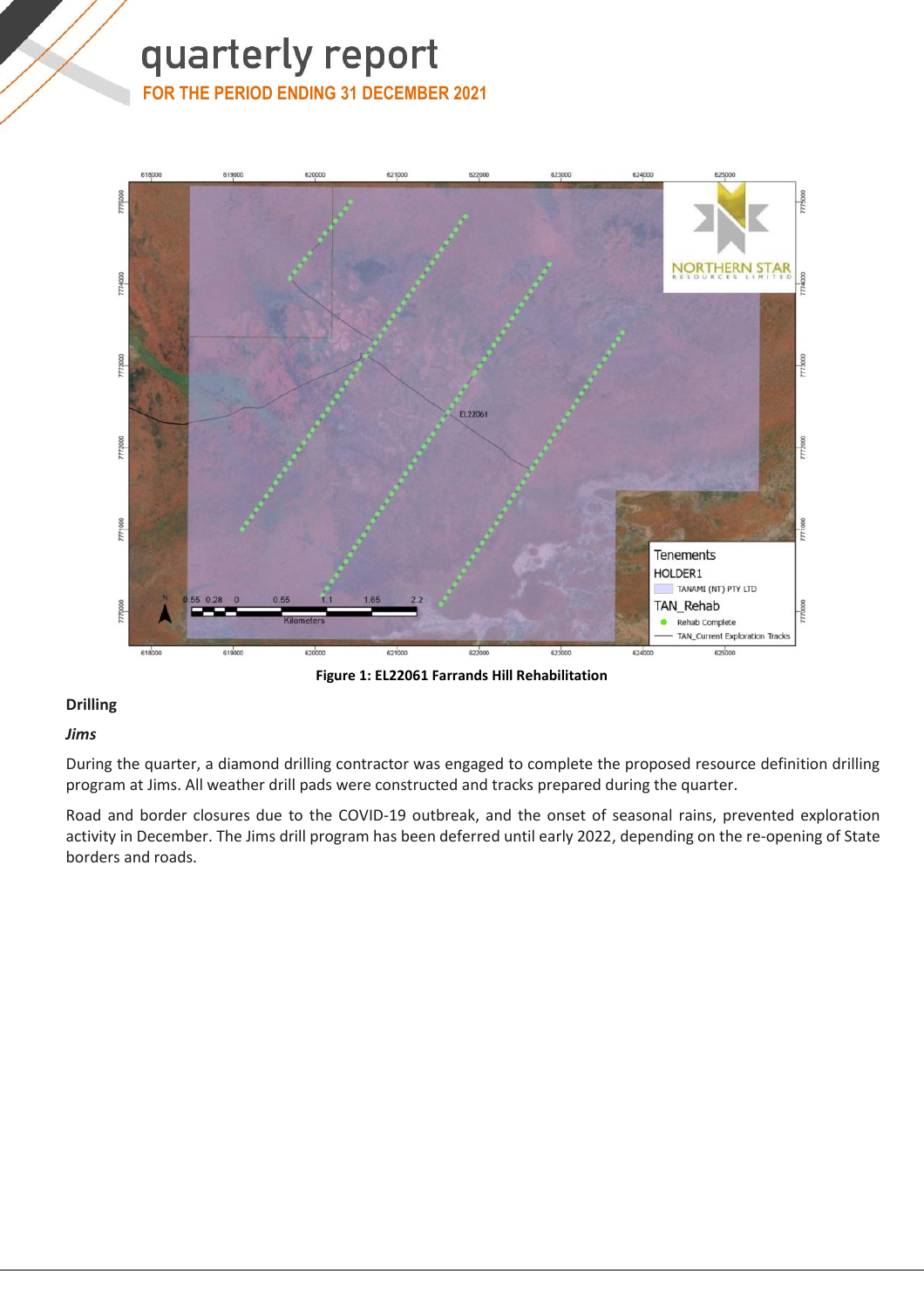**FOR THE PERIOD ENDING 31 DECEMBER 2021**



**Figure 2 : Jims Down Plunge Proposed Drilling. Proposed drill hole traces shown in Red.**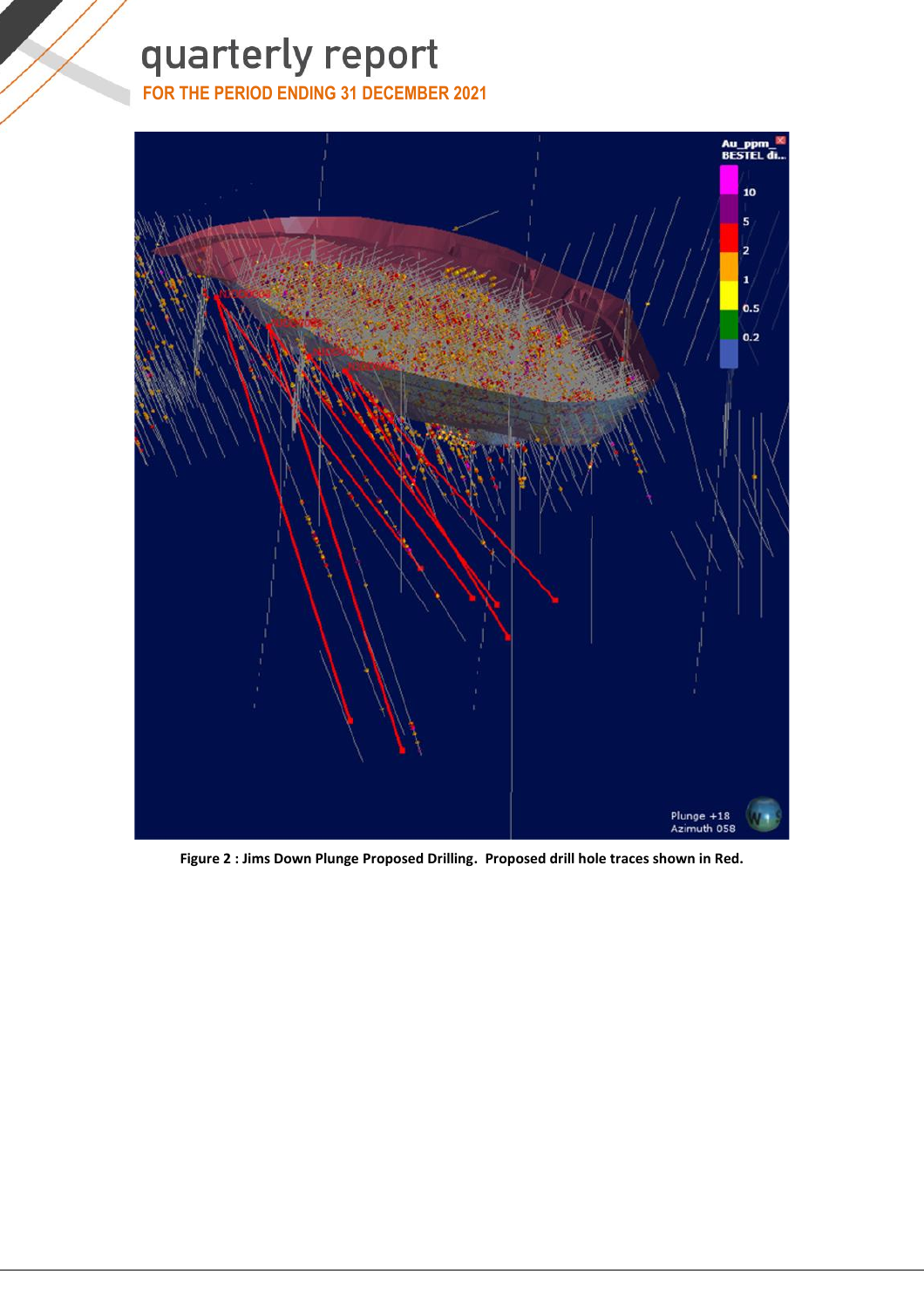**FOR THE PERIOD ENDING 31 December 2021**

#### **Open Pit Survey and Modelling Project**

Arvista were engaged to complete aerial surveys using unmanned aerial vehicles (UAV) over several open pits at the CTPJV to assist with mapping and pit stability assessments. Arvista proposed that low-level oblique aerial imagery of the pits be captured to enable high-resolution, rendered 3D pit models to be generated that are suitable for mapping of features of geological or geotechnical interest. The focus for the surveys will be the open pits at Groundrush, Hurricane-Repulse, Carbine, and Jims.

Arvista was scheduled to complete these surveys in December. The Arvista UAV survey program however has been deferred to early 2022, pending the re-opening of borders.

#### **Resampling**

Ten samples were despatched to ALS in Perth during the quarter (Table 1). Nine samples were from drill cores returned from the recent CSIRO GeoMet research project. Samples were selected from high grade gold zones from the Ripcord, Carbine, Beaver, Hurricane, Jims, and Groundrush deposits. One sample was from historical drilling at Crusade, which was not included in the CSIRO research project.

All samples will be analysed for the full multi-element suite plus rare earth elements, palladium and platinum.

#### **Table 1 – Drill Samples Dispatched**

| <b>Project</b> | <b>Prospect</b> | Tenement<br><b>Number</b> | <b>Number of</b><br><b>Samples</b> | <b>Comments</b>    |
|----------------|-----------------|---------------------------|------------------------------------|--------------------|
| <b>CTP</b>     | Groundrush      | ML22934                   | 1                                  | NGRCD00107         |
| <b>CTP</b>     | Ripcord         | ML22934                   | 1                                  | RPDD0001G          |
| <b>CTP</b>     | Hurricane       | <b>MLS153</b>             | $\mathfrak{p}$                     | NHDD0001           |
| <b>CTP</b>     | Carbine         | <b>MLS167</b>             | 3                                  | CADD0023           |
| <b>CTP</b>     | <b>Jims</b>     | <b>MLS168</b>             | 1                                  | JDD001             |
| <b>CTP</b>     | Crusade         | <b>MLS172</b>             | 1                                  | CDH <sub>007</sub> |
| <b>CTP</b>     | Pendragon       | <b>MLS180</b>             | 1                                  | PGDH009            |
|                |                 | <b>TOTAL</b>              | 10                                 |                    |

#### **Tenement Management**

Northern Star advised the following updates for the tenements during the quarter:

- EL22061 2 year renewal application lodged 16/12/2021
- EL9843 2 year renewal application lodged 16/12/2021
- ML22934 annual expenditure report lodged 8/11/2021
- ML22934 annual technical report lodged 8/11/2021
- EL32149(A) ALRA negotiation period extension approved new expiry date 31/10/2023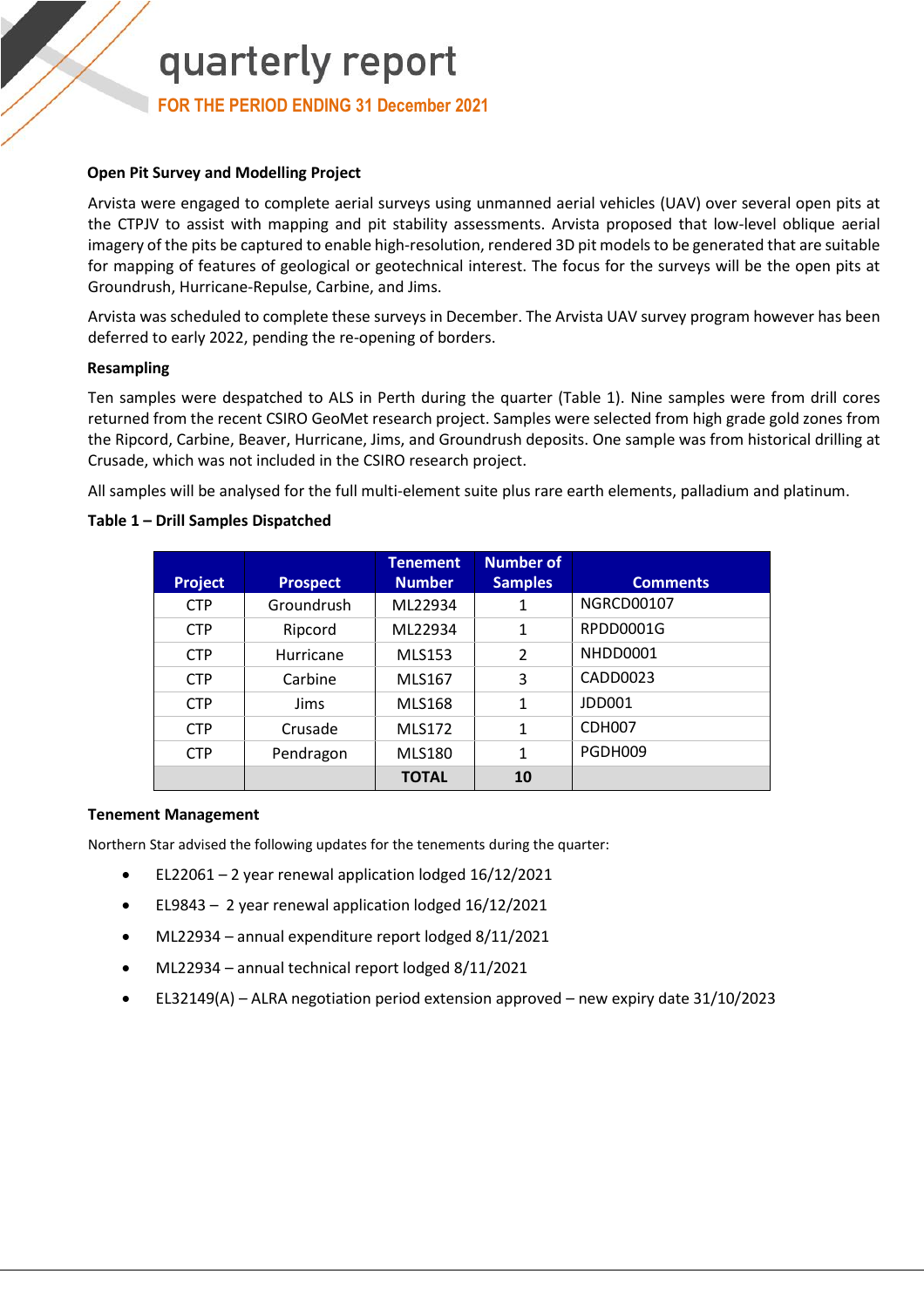#### **FOR THE PERIOD ENDING 31 DECEMBER 2021**



**Figure 3: Central Tanami Project Joint Venture Holding**

#### **Transactions to Related Parties**

As reported in the quarterly cash flow report part 6.1, amounts paid to related parties of \$101k consist of directors' fees and expenses paid during the quarter of \$76k .The company also obtains financial services and the provision of a part time Chief Financial Officer from Dragon Mining Limited, a company with the same major shareholder. Tanami paid a fee of \$25k for these services.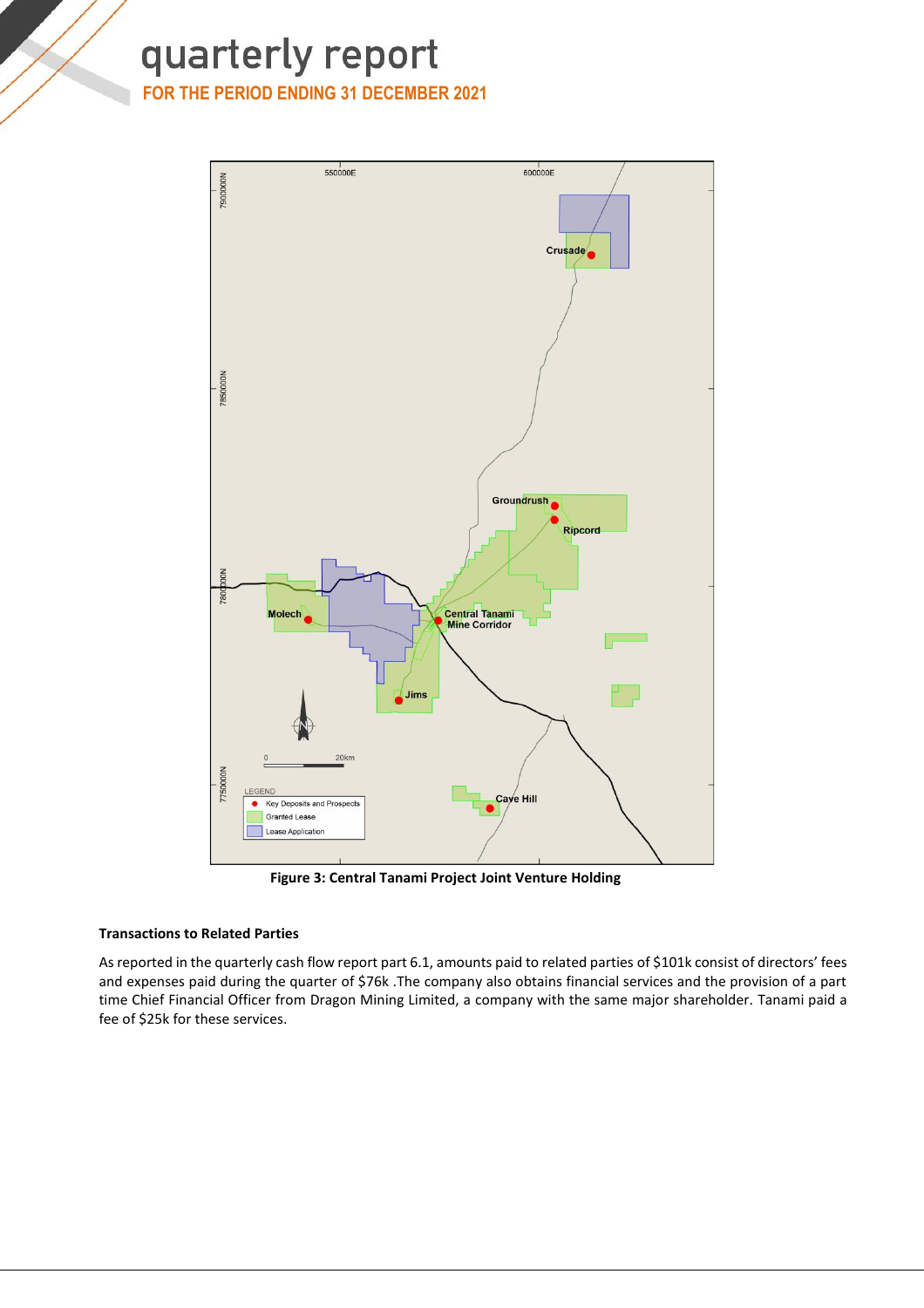**FOR THE PERIOD ENDING 31 December 2021**

#### **MINERAL RESOURCES**

#### **Table 1: Central Tanami Project Joint Venture Mineral Resources as at 30 June 2021 (50% Tanami)**

|                        | <b>Resource Category</b> |                 |                          |                          |                          |                          |               |                          |                          |               |              |               |
|------------------------|--------------------------|-----------------|--------------------------|--------------------------|--------------------------|--------------------------|---------------|--------------------------|--------------------------|---------------|--------------|---------------|
| <b>Mineral Lease</b>   |                          | <b>Measured</b> |                          |                          | <b>Indicated</b>         |                          |               | <b>Inferred</b>          |                          |               | <b>Total</b> |               |
|                        | <b>Tonnes</b>            | Grade           | <b>Ounces</b>            | <b>Tonnes</b>            | Grade                    | <b>Ounces</b>            | <b>Tonnes</b> | Grade                    | <b>Ounces</b>            | <b>Tonnes</b> | Grade        | <b>Ounces</b> |
| <b>MLS153</b>          | 1,051,000                | 2.2             | 73,000                   | 3,046,000                | 2.2                      | 217,000                  | 849,000       | 2.7                      | 74,000                   | 4,946,000     | 2.3          | 365,000       |
| <b>MLS167</b>          | 2,709,000                | 3.4             | 293,000                  | 2,613,000                | 2.9                      | 244,000                  | 2,050,000     | 2.9                      | 191,000                  | 7,372,000     | 3.1          | 728,000       |
| <b>MLS168</b>          | 854,000                  | 2.2             | 60,000                   | 314,000                  | 1.6                      | 16,000                   | 1,094,000     | 1.6                      | 58,000                   | 2,262,000     | 1.8          | 133,000       |
| <b>MLS180</b>          | 545,000                  | 3.3             | 57,000                   | 872,000                  | 2.7                      | 76,000                   | 269,000       | $\overline{2}$           | 18,000                   | 1,685,000     | 2.8          | 151,000       |
| EL28282                | 1,096,000                | 2.7             | 96,000                   | 176,000                  | 1.8                      | 10,000                   | 142,000       | 2.7                      | 12,000                   | 1,415,000     | 2.6          | 119,000       |
| ML22934-<br>Groundrush |                          |                 | $\overline{\phantom{a}}$ | 4,054,000                | 3.4                      | 438,000                  | 6,602,000     | 3.3                      | 691,000                  | 10,656,000    | 3.3          | 1,129,000     |
| ML22934-<br>Ripcord    |                          | $\sim$          | $\overline{\phantom{a}}$ | $\overline{\phantom{a}}$ | $\overline{\phantom{a}}$ | $\overline{\phantom{a}}$ | 1,100,000     | 2.5                      | 89,000                   | 1,100,000     | 2.5          | 89,000        |
| <b>Sub Total</b>       | 6,255,000                | 2.9             | 579,000                  | 11,075,000               | 2.8                      | 1,001,000                | 12,106,000    | 2.9                      | 1,133,000                | 29,436,000    | 2.9          | 2,713,000     |
| <b>Stockpiles</b>      | 1,400,000                | 0.7             | 31,000                   | $\overline{\phantom{a}}$ | $\overline{\phantom{a}}$ | $\overline{\phantom{a}}$ | $\sim$        | $\overline{\phantom{a}}$ | $\overline{\phantom{a}}$ | 1,400,000     | 0.7          | 31,000        |
| Total                  | 7,655,000                | 2.5             | 610,000                  | 11,075,000               | 2.8                      | 1,001,000                | 12,106,000    | 2.9                      | 1,133,000                | 30,836,000    | 2.8          | 2,744,000     |

#### **Notes to accompany Table 1**

- 1. Resource estimations completed using MineMap, Vulcan and Micromine software packages comprising a combination of ellipsoidal inverse distance and ordinary kriging grade interpolation methods.
- 2. Variable gold assay top cuts were applied based on geostatistical parameters and historical production reconciliation.
- 3. Resources reported above relevant cut-offs based on economic extractions, varying between 0.7g/t Au and 2.5g/t Au block model grade.
- 4. Stockpile figures from previously reported Otter Gold Mines NL 2001 Mineral Resource estimate less recorded treatment by Newmont Asia Pacific.
- 5. Tonnes and ounces rounded to the nearest thousand and grade rounded to 0.1g/t. Rounding may affect tallies.
- 6. As a result of the completion of the 50/50 CTP Joint Venture with Northern Star the Company holds a 50% interest in the Mineral Resources stated in this table as at 31 December 2021.
- 7. Updating of the Mineral Resources in accordance with the 2012 JORC Code will commence in 2022.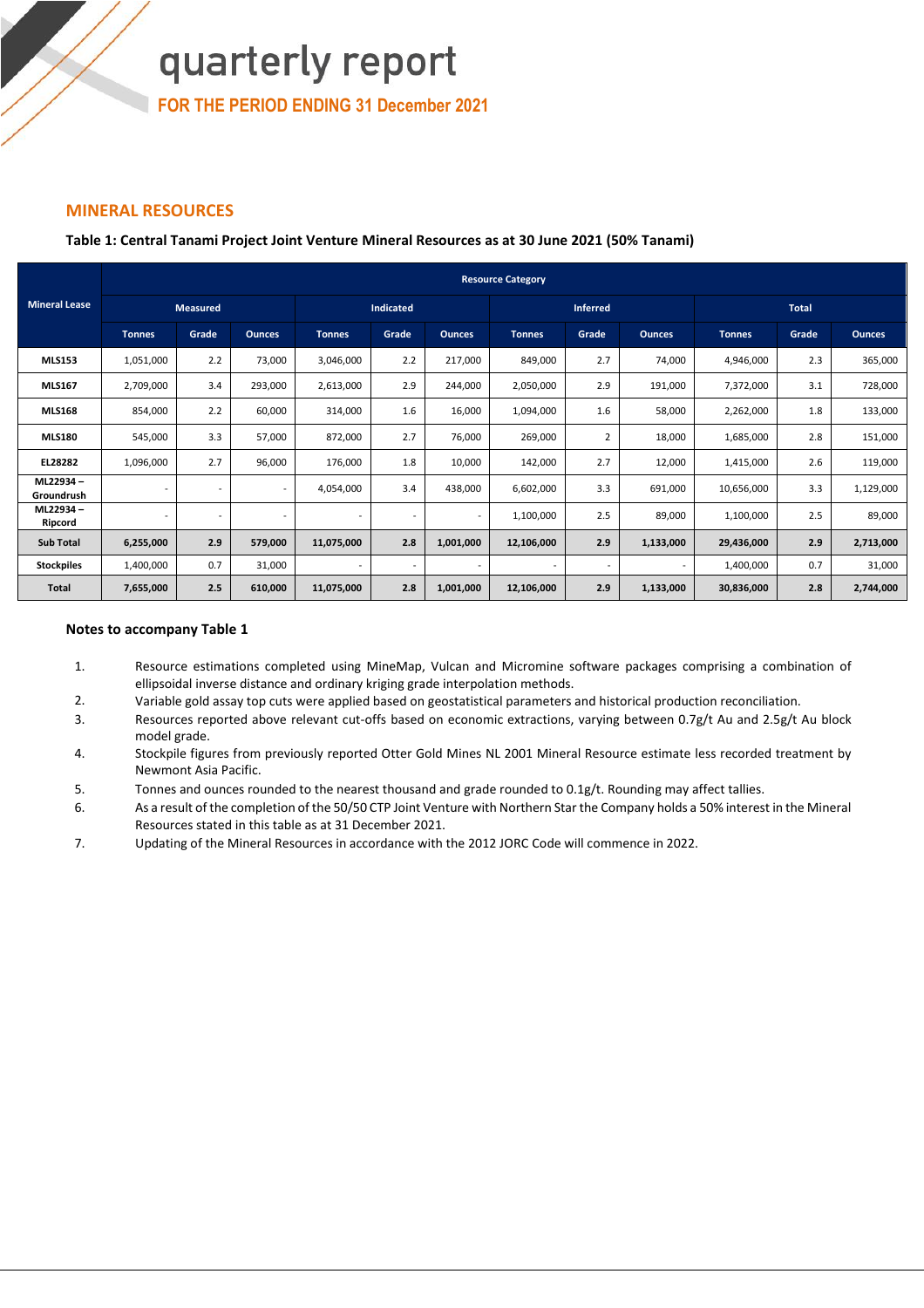### quarterly report **FOR THE PERIOD ENDING 31 DECEMBER 2021**

#### **ESTIMATION GOVERNANCE STATEMENT**

The Company ensures that all Mineral Resource calculations are subject to appropriate levels of governance and internal controls.

Exploration results are collected and managed by an independent competent qualified geologist. All data collection activities are conducted to industry standards based on a framework of quality assurance and quality control protocols covering all aspects of sample collection, topographical and geophysical surveys, drilling, sample preparation, physical and chemical analysis and data and sample management.

Mineral Resource estimates are prepared by qualified independent Competent Persons. If there is a material change in the estimate of a Mineral Resource, the estimate and supporting documentation in question is reviewed by a suitable qualified independent Competent Persons.

The Company reports its Mineral Resources on an annual basis in accordance with JORC Code 2004 and 2012.

#### **COMPETENT PERSON'S STATEMENT**

The information in this report pertaining to Mineral Resources for the Central Tanami Project excluding ML22934 – Groundrush were compiled by Mr Bill Makar (MAusIMM), former Consultant Geologist – Tanami Gold NL, Mr Michael Thomson (MAusIMM), former Principal Geologist for Tanami Gold NL, Mr Steven Nicholls (MAIG), former Senior Geologist for Tanami Gold NL, Mrs. Claire Hillyard (MAusIMM), former Resource Geologist for Tanami Gold NL, Mr Mark Drabble (MAusIMM) – Principal Consultant Geologist, Optiro Pty Ltd and Mr Peter Ball (MAusIMM), Director of Datageo Geological Consultants. Mr Makar, Mr Thomson, Mr Nicholls, Mrs. Hillyard, Mr Drabble and Mr Ball have sufficient experience which is relevant to the style of mineralisation and type of deposit under consideration to qualify as Competent Persons as defined in the 2004 JORC Code. The Mineral Resources were prepared and disclosed in the Tanami Gold NL Quarterly Report for the period Ending 30 June 2014 in accordance with the 2004 Edition of the Australasian Code for Reporting of Exploration Results, Mineral Resources and Ore Reserves (2004 JORC Code), which was released to the ASX on the 30 July 2014. The Mineral Resources have not been updated since to comply with the 2012 Edition of the Australasian Code for Reporting of Exploration Results, Mineral Resources and Ore Reserves (2012 JORC Code) on the basis that the information has not materially changed since it was last reported. Mr Makar, Mr Thomson, Mr Nicholls, Mrs. Hillyard, Mr Drabble and Mr Ball have previously provided consent for the inclusion of the matters based on their information in the form and context in which it appears.

The Company confirms that it is not aware of any new information or data that materially affects the Mineral Resources as reported on the 30 July 2014, and the assumptions and technical parameters underpinning the estimates in the 30 July 2014 release continue to apply and have not materially changed.

Mr Neale Edwards BSc (Hons), a Fellow of the Australian Institute of Geoscientists, who is a Director of Tanami Gold NL and has sufficient experience which is relevant to the style of mineralisation and type of deposit under consideration and to the activity which he is undertaking to qualify as Competent Person as defined in the 2012 Edition of the Australasian Code of Reporting for Exploration Results, Mineral Resources and Ore Reserves confirms that the form and context in which the Mineral Resources dated 30 June 2014 presented in this report have not been materially modified and are consistent with the 30 July 2014 release. Mr Neale Edwards has provided written consent approving the use of previously reported Mineral Resources in this report in the form and context in which they appear.

The information in this report that relates to the Mineral Resource for ML22934 Groundrush was previously disclosed on the 1 October 2018 to the ASX in the Tanami Gold NL 2018 Annual Report. It is based on information compiled Mr Brook Ekers, a Competent Person who is a full-time employee of Northern Star Resources Limited. Mr Ekers is a member of the Australian Institute of Geoscientists and has sufficient experience which is relevant to the style of mineralisation and type of deposit under consideration to qualify as a Competent Person as defined in the 2012 Edition of the Australasian Code for Reporting of Exploration Results, Mineral Resources and Ore Reserves (JORC Code). Mr Ekers previously provided consent for the inclusion in the 1 October 2018 report of the matters based on his information in the form and context in which they appeared.

The Company confirms that it is not aware of any new information or data that materially affects the Mineral Resources as reported on the 1 October 2018, and the assumptions and technical parameters underpinning the estimates in the 1 October 2018 report continue to apply and have not materially changed.

Mr Neale Edwards BSc (Hons), a Fellow of the Australian Institute of Geoscientists, who is a Director of Tanami Gold NL and has sufficient experience which is relevant to the style of mineralisation and type of deposit under consideration and to the activity which he is undertaking to qualify as Competent Person as defined in the 2012 Edition of the Australasian Code of Reporting for Exploration Results, Mineral Resources and Ore Reserves confirms that the form and context in which the Mineral Resources dated 1 October 2018 presented in this report have not been materially modified and are consistent with the 1 October 2018 release. Mr Neale Edwards has provided written consent approving the use of previously reported Mineral Resources in this report in the form and context in which they appear.

The information in this report that relates to Exploration Results for the Company's Central Tanami Project Joint Venture is based on information compiled by Mr Michael Mulroney, a Competent Person who is a Member of the Australasian Institute of Mining and Metallurgy and a full-time employee of Northern Star Resources Limited. Mr Mulroney has sufficient experience that is relevant to the styles of mineralisation and type of deposits under consideration and to the activity being undertaken to qualify as a Competent Person as defined in the 2012 Edition of the Australasian Code for Reporting of Exploration Results, Mineral Resources and Ore Reserves (2012 JORC Code). Mr Neale Edwards BSc (Hons), a Fellow of the Australian Institute of Geoscientists, who is a Director of Tanami Gold NL and has sufficient experience which is relevant to the style of mineralisation and type of deposit under consideration and to the activity which he is undertaking to qualify as Competent Person as defined in the 2012 JORC Code confirms that the form and context in which the Exploration Results are presented in this report have not been materially modified and are consistent with the information provided to the Company by Mr Mulroney. Mr Neale Edwards has provided written consent approving the use of the reported Exploration Results in this report in the form and context in which they appear.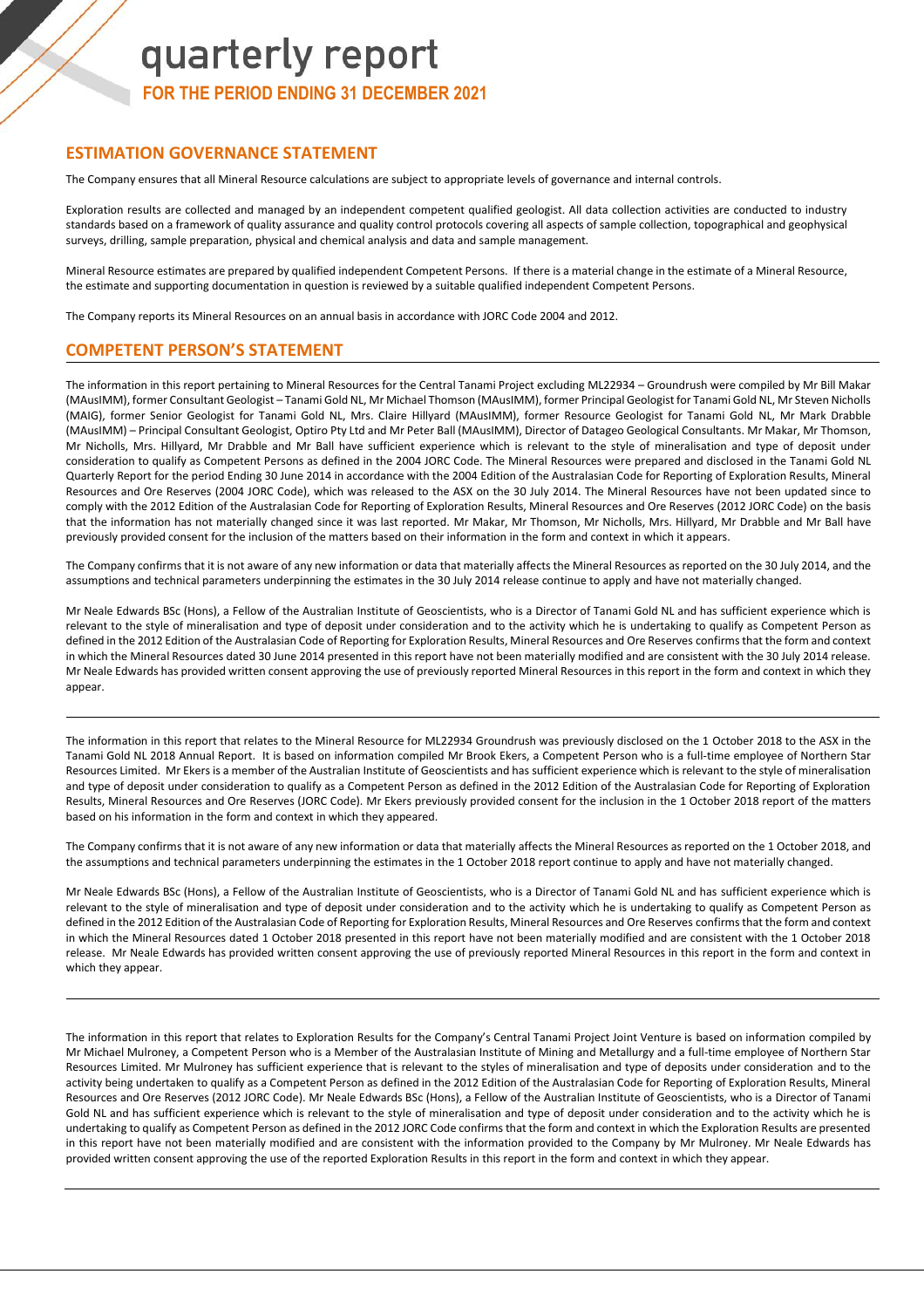### **FOR THE PERIOD ENDING 31 December 2021**

#### **Table 3: Schedule of Mineral Tenements - Northern Territory**

| <b>Tenement</b> | <b>Name</b>                   | <b>Status</b> | Interest at<br>End of | <b>Registered Holder</b> |
|-----------------|-------------------------------|---------------|-----------------------|--------------------------|
|                 |                               |               | Quarter               |                          |
| EL9843          | Chapmans Hill                 | Granted       | 50%                   | Tanami (NT) Pty Ltd      |
| EL10411         | Tanami Downs North            | Granted       | 50%                   | Tanami (NT) Pty Ltd      |
| EL22061         | <b>Farrands Hill South</b>    | Granted       | 50%                   | Tanami (NT) Pty Ltd      |
| EL22378         | <b>Question Mark Bore Far</b> | Granted       | 50%                   | Tanami (NT) Pty Ltd      |
| EL26925         | Goanna 2                      | Granted       | 50%                   | Tanami (NT) Pty Ltd      |
| EL26926         | <b>Black Hills 2</b>          | Granted       | 50%                   | Tanami (NT) Pty Ltd      |
| EL28282         | Suplejack                     | Granted       | 50%                   | Tanami (NT) Pty Ltd      |
| EL28283         | <b>Goat Creek</b>             | Application   | 50%                   | Tanami (NT) Pty Ltd      |
| EL28474         | Rushmore                      | Granted       | 50%                   | Tanami (NT) Pty Ltd      |
| ELA32149        | Gamma East                    | Application   | 50%                   | Tanami (NT) Pty Ltd      |
| ML22934         | Groundrush                    | Granted       | 50%                   | Tanami (NT) Pty Ltd      |
| <b>MLS119</b>   | Reward                        | Granted       | 50%                   | Tanami (NT) Pty Ltd      |
| <b>MLS120</b>   | No.1 South                    | Granted       | 50%                   | Tanami (NT) Pty Ltd      |
| MLS121          | No.2 South                    | Granted       | 50%                   | Tanami (NT) Pty Ltd      |
| MLS122          | No.3 South                    | Granted       | 50%                   | Tanami (NT) Pty Ltd      |
| MLS123          | No.4 South                    | Granted       | 50%                   | Tanami (NT) Pty Ltd      |
| MLS124          | No.1 North                    | Granted       | 50%                   | Tanami (NT) Pty Ltd      |
| <b>MLS125</b>   | No.2 North                    | Granted       | 50%                   | Tanami (NT) Pty Ltd      |
| MLS126          | No.3 North                    | Granted       | 50%                   | Tanami (NT) Pty Ltd      |
| MLS127          | No.4 North                    | Granted       | 50%                   | Tanami (NT) Pty Ltd      |
| <b>MLS128</b>   | No.5 North                    | Granted       | 50%                   | Tanami (NT) Pty Ltd      |
| MLS129          | No.6 North                    | Granted       | 50%                   | Tanami (NT) Pty Ltd      |
| MLS130          | East Block                    | Granted       | 50%                   | Tanami (NT) Pty Ltd      |
| MLS131          | No. 5 South                   | Granted       | 50%                   | Tanami (NT) Pty Ltd      |
| MLS132          | No. 6 South                   | Granted       | 50%                   | Tanami (NT) Pty Ltd      |
| <b>MLS133</b>   | South East Block              | Granted       | 50%                   | Tanami (NT) Pty Ltd      |
| MLS153          | Tanami Extended               | Granted       | 50%                   | Tanami (NT) Pty Ltd      |
| MLS167          | Matilda                       | Granted       | 50%                   | Tanami (NT) Pty Ltd      |
| MLS168          | Enterprise                    | Granted       | 50%                   | Tanami (NT) Pty Ltd      |
| <b>MLS180</b>   | Molech                        | Granted       | 50%                   | Tanami (NT) Pty Ltd      |

Release authorised by the Board of Directors on 28 January 2022.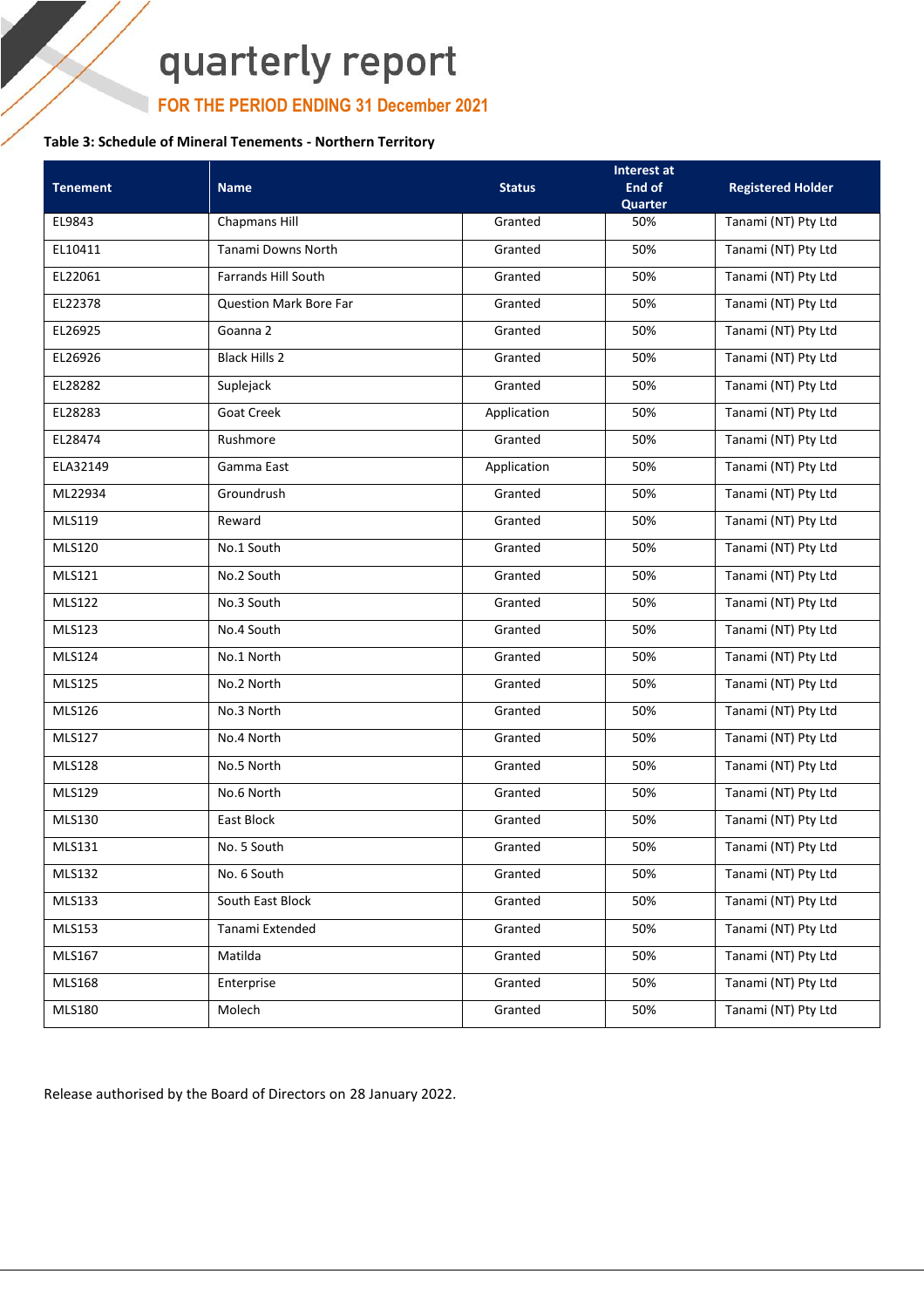### **Appendix 5B**

### **Mining exploration entity or oil and gas exploration entity quarterly cash flow report**

| Name of entity |                                   |
|----------------|-----------------------------------|
| TANAMI GOLD NL |                                   |
| ABN            | Quarter ended ("current quarter") |
| 51 000 617 176 | 31 December 2021                  |

|     | <b>Consolidated statement of cash flows</b>       | <b>Current quarter</b><br>\$A'000 | Year to date<br>(6 months)<br>\$A'000 |
|-----|---------------------------------------------------|-----------------------------------|---------------------------------------|
| 1.  | Cash flows from operating activities              |                                   |                                       |
| 1.1 | Receipts from customers                           |                                   |                                       |
| 1.2 | Payments for                                      |                                   |                                       |
|     | exploration & evaluation<br>(a)                   |                                   |                                       |
|     | (b)<br>development                                |                                   |                                       |
|     | (c)<br>production                                 |                                   |                                       |
|     | (d)<br>staff costs                                |                                   |                                       |
|     | administration and corporate costs<br>(e)         | (391)                             | (689)                                 |
| 1.3 | Dividends received (see note 3)                   |                                   | 24                                    |
| 1.4 | Interest received                                 | 18                                | 39                                    |
| 1.5 | Interest and other costs of finance paid          |                                   |                                       |
| 1.6 | Income taxes paid                                 |                                   |                                       |
| 1.7 | Government grants and tax incentives              |                                   |                                       |
| 1.8 | Other (provide details if material)               |                                   |                                       |
| 1.9 | Net cash from / (used in) operating<br>activities | (373)                             | (626)                                 |

| 2.  |     | Cash flows from investing activities |    |
|-----|-----|--------------------------------------|----|
| 2.1 |     | Payments to acquire or for:          |    |
|     | (a) | entities<br>-                        |    |
|     | (b) | tenements<br>-                       |    |
|     | (C) | property, plant and equipment<br>-   | 4) |
|     | (d) | exploration & evaluation<br>۰        |    |
|     | (e) | investments<br>-                     |    |
|     | (f) | other non-current assets<br>-        |    |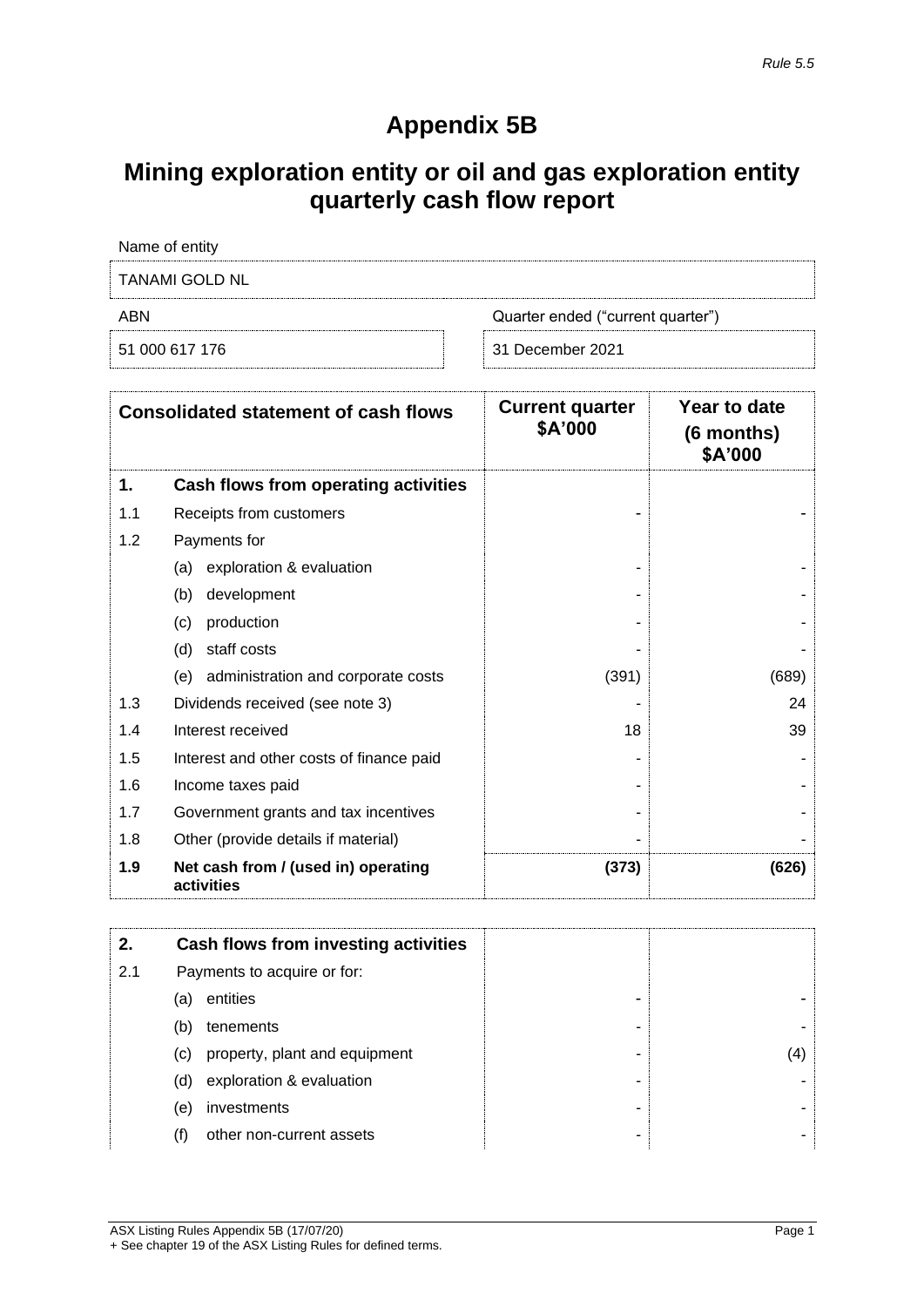|     | <b>Consolidated statement of cash flows</b>                            | <b>Current quarter</b><br>\$A'000 | Year to date<br>$(6$ months)<br>\$A'000 |
|-----|------------------------------------------------------------------------|-----------------------------------|-----------------------------------------|
| 2.2 | Proceeds from the disposal of:                                         |                                   |                                         |
|     | entities<br>(a)                                                        |                                   |                                         |
|     | (b)<br>tenements                                                       |                                   |                                         |
|     | property, plant and equipment<br>(c)                                   |                                   |                                         |
|     | (d)<br>investments                                                     |                                   |                                         |
|     | other non-current assets<br>(e)                                        |                                   |                                         |
| 2.3 | Cash flows from loans to other entities<br>(CTPJV)                     |                                   | (5,000)                                 |
| 2.4 | Dividends received (see note 3)                                        |                                   |                                         |
| 2.5 | Other (provide details if material)<br>Proceeds from 10% sale of CTPJV |                                   | 15,000                                  |
| 2.6 | Net cash from / (used in) investing<br>activities                      |                                   | 9,996                                   |

| 3.   | Cash flows from financing activities                                                       |  |
|------|--------------------------------------------------------------------------------------------|--|
| 3.1  | Proceeds from issues of equity securities<br>(excluding convertible debt securities)       |  |
| 3.2  | Proceeds from issue of convertible debt<br>securities                                      |  |
| 3.3  | Proceeds from exercise of options                                                          |  |
| 3.4  | Transaction costs related to issues of equity<br>securities or convertible debt securities |  |
| 3.5  | Proceeds from borrowings                                                                   |  |
| 3.6  | Repayment of borrowings                                                                    |  |
| 3.7  | Transaction costs related to loans and<br>borrowings                                       |  |
| 3.8  | Dividends paid                                                                             |  |
| 3.9  | Other (provide details if material)                                                        |  |
| 3.10 | Net cash from / (used in) financing<br>activities                                          |  |

| 4.  | Net increase / (decrease) in cash and<br>cash equivalents for the period |        |        |
|-----|--------------------------------------------------------------------------|--------|--------|
| 4.1 | Cash and cash equivalents at beginning of<br>period                      | 38.061 | 28.318 |
| 4.2 | Net cash from / (used in) operating<br>activities (item 1.9 above)       | (372)  | (625   |
| 4.3 | Net cash from / (used in) investing activities<br>(item 2.6 above)       |        | 9.996  |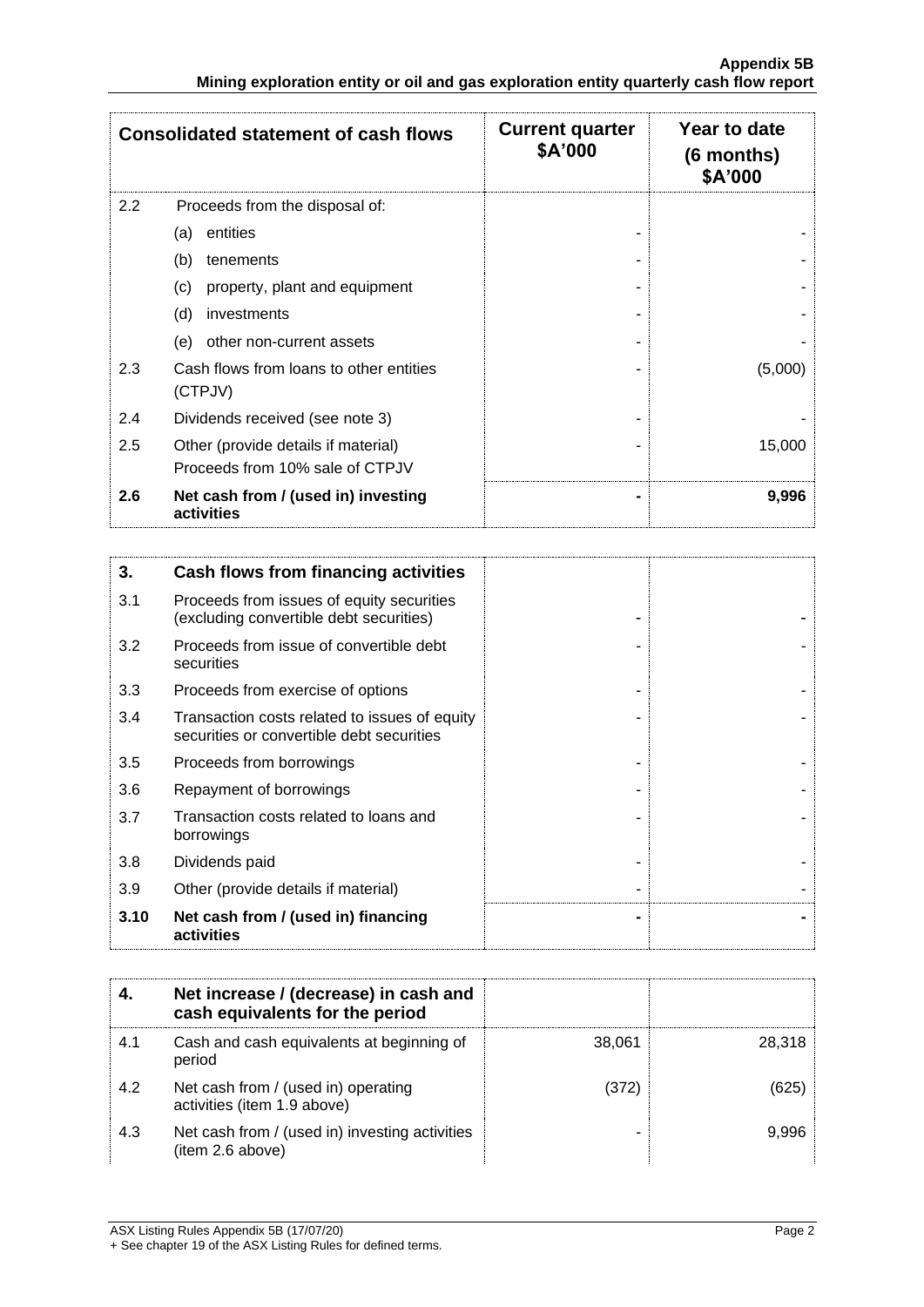| <b>Consolidated statement of cash flows</b> |                                                                     | <b>Current quarter</b><br>\$A'000 | Year to date<br>$(6$ months)<br>\$A'000 |
|---------------------------------------------|---------------------------------------------------------------------|-----------------------------------|-----------------------------------------|
| 4.4                                         | Net cash from / (used in) financing activities<br>(item 3.10 above) | -                                 |                                         |
| 4.5                                         | Effect of movement in exchange rates on<br>cash held                |                                   |                                         |
| 4.6                                         | Cash and cash equivalents at end of<br>period                       | 37,688                            | 37,688                                  |

| 5.  | Reconciliation of cash and cash<br>equivalents<br>at the end of the quarter (as shown in the<br>consolidated statement of cash flows) to the<br>related items in the accounts | <b>Current quarter</b><br>\$A'000 | <b>Previous quarter</b><br>\$A'000 |
|-----|-------------------------------------------------------------------------------------------------------------------------------------------------------------------------------|-----------------------------------|------------------------------------|
| 5.1 | Bank balances                                                                                                                                                                 | 11,688                            | 12,061                             |
| 5.2 | Call deposits                                                                                                                                                                 | 26,000                            | 26,000                             |
| 5.3 | <b>Bank overdrafts</b>                                                                                                                                                        |                                   |                                    |
| 5.4 | Other (provide details)                                                                                                                                                       | ۰                                 |                                    |
| 5.5 | Cash and cash equivalents at end of<br>quarter (should equal item 4.6 above)                                                                                                  | 37,688                            | 38.061                             |

| 6.  | Payments to related parties of the entity and their<br>associates                                                                                           | <b>Current quarter</b><br><b>\$A'000</b> |  |  |  |
|-----|-------------------------------------------------------------------------------------------------------------------------------------------------------------|------------------------------------------|--|--|--|
| 6.1 | Aggregate amount of payments to related parties and their<br>associates included in item 1                                                                  |                                          |  |  |  |
| 6.2 | Aggregate amount of payments to related parties and their<br>associates included in item 2                                                                  |                                          |  |  |  |
|     | Note: if any amounts are shown in items 6.1 or 6.2, your quarterly activity report must include a description of, and an<br>explanation for, such payments. |                                          |  |  |  |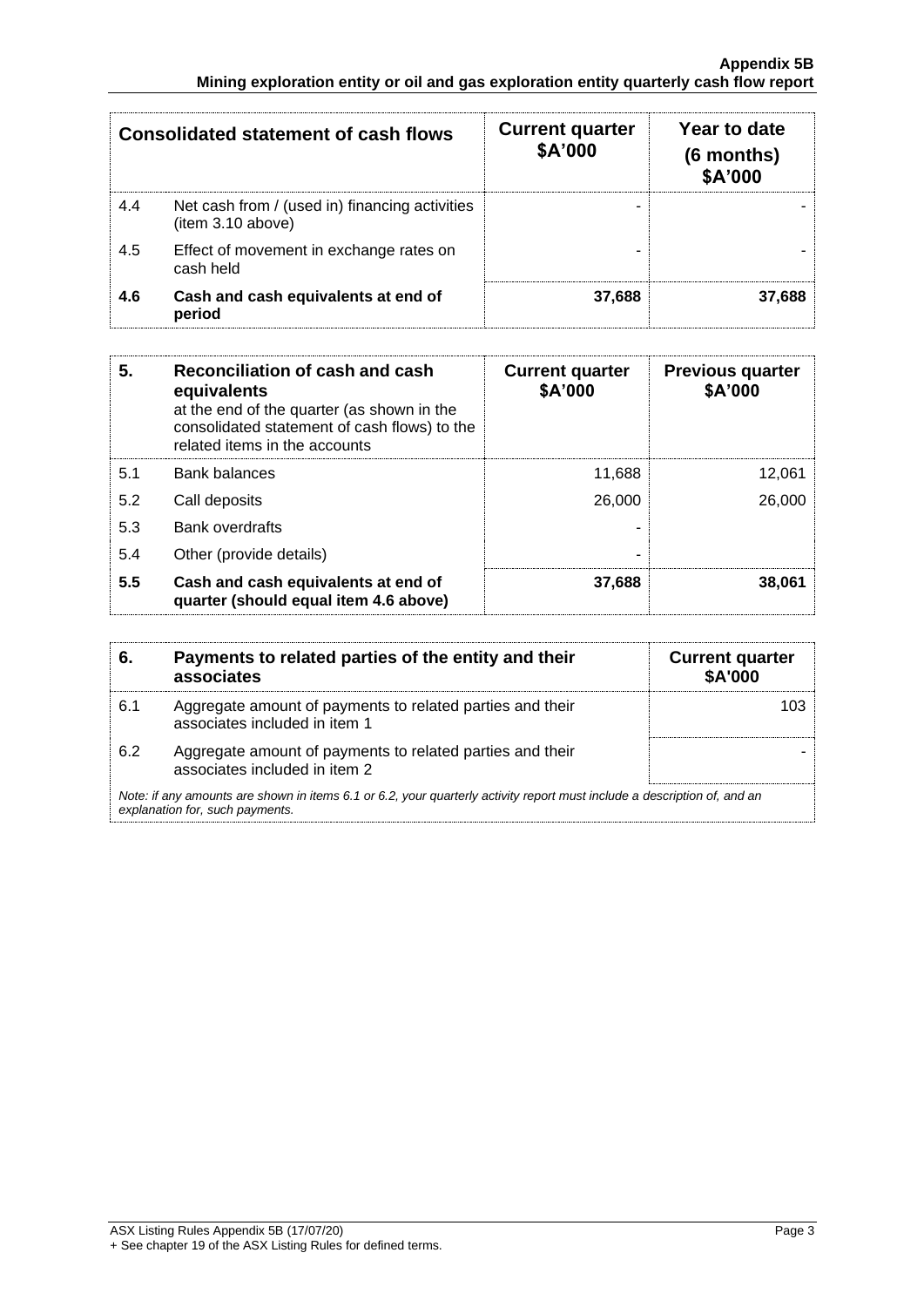| 7.  | <b>Financing facilities</b><br>Note: the term "facility' includes all forms of financing<br>arrangements available to the entity.<br>Add notes as necessary for an understanding of the<br>sources of finance available to the entity.                                                                                                               | <b>Total facility</b><br>amount at quarter<br>end<br>\$A'000 | Amount drawn at<br>quarter end<br>\$A'000 |
|-----|------------------------------------------------------------------------------------------------------------------------------------------------------------------------------------------------------------------------------------------------------------------------------------------------------------------------------------------------------|--------------------------------------------------------------|-------------------------------------------|
| 7.1 | Loan facilities                                                                                                                                                                                                                                                                                                                                      |                                                              |                                           |
| 7.2 | Credit standby arrangements                                                                                                                                                                                                                                                                                                                          |                                                              |                                           |
| 7.3 | Other (please specify)                                                                                                                                                                                                                                                                                                                               |                                                              |                                           |
| 7.4 | <b>Total financing facilities</b>                                                                                                                                                                                                                                                                                                                    |                                                              |                                           |
|     |                                                                                                                                                                                                                                                                                                                                                      |                                                              |                                           |
| 7.5 | Unused financing facilities available at quarter end                                                                                                                                                                                                                                                                                                 |                                                              |                                           |
| 7.6 | Include in the box below a description of each facility above, including the lender, interest<br>rate, maturity date and whether it is secured or unsecured. If any additional financing<br>facilities have been entered into or are proposed to be entered into after quarter end,<br>include a note providing details of those facilities as well. |                                                              |                                           |
|     |                                                                                                                                                                                                                                                                                                                                                      |                                                              |                                           |

| 8.  | Estimated cash available for future operating activities                                                                                                                                                                        | \$A'000 |  |
|-----|---------------------------------------------------------------------------------------------------------------------------------------------------------------------------------------------------------------------------------|---------|--|
| 8.1 | Net cash from / (used in) operating activities (item 1.9)                                                                                                                                                                       | (373)   |  |
| 8.2 | (Payments for exploration & evaluation classified as investing<br>activities) (item 2.1(d))                                                                                                                                     |         |  |
| 8.3 | Total relevant outgoings (item $8.1 +$ item $8.2$ )                                                                                                                                                                             | (373)   |  |
| 8.4 | Cash and cash equivalents at quarter end (item 4.6)                                                                                                                                                                             | 37,688  |  |
| 8.5 | Unused finance facilities available at quarter end (item 7.5)                                                                                                                                                                   |         |  |
| 8.6 | Total available funding (item $8.4 +$ item $8.5$ )                                                                                                                                                                              | 37,688  |  |
| 8.7 | Estimated quarters of funding available (item 8.6 divided by<br>item 8.3)                                                                                                                                                       | 101     |  |
|     | Note: if the entity has reported positive relevant outgoings (ie a net cash inflow) in item 8.3, answer item 8.7 as "N/A".<br>Otherwise, a figure for the estimated quarters of funding available must be included in item 8.7. |         |  |
| 8.8 | If item 8.7 is less than 2 quarters, please provide answers to the following questions:                                                                                                                                         |         |  |
|     | 8.8.1<br>Does the entity expect that it will continue to have the current level of net operating<br>cash flows for the time being and, if not, why not?                                                                         |         |  |
|     | Answer: N/A                                                                                                                                                                                                                     |         |  |
|     | 8.8.2<br>Has the entity taken any steps, or does it propose to take any steps, to raise further<br>cash to fund its operations and, if so, what are those steps and how likely does it<br>believe that they will be successful? |         |  |
|     | Answer: N/A                                                                                                                                                                                                                     |         |  |
|     | 8.8.3<br>Does the entity expect to be able to continue its operations and to meet its business<br>objectives and, if so, on what basis?                                                                                         |         |  |
|     | Answer: N/A                                                                                                                                                                                                                     |         |  |
|     | Note: where item 8.7 is less than 2 quarters, all of questions 8.8.1, 8.8.2 and 8.8.3 above must be answered.                                                                                                                   |         |  |